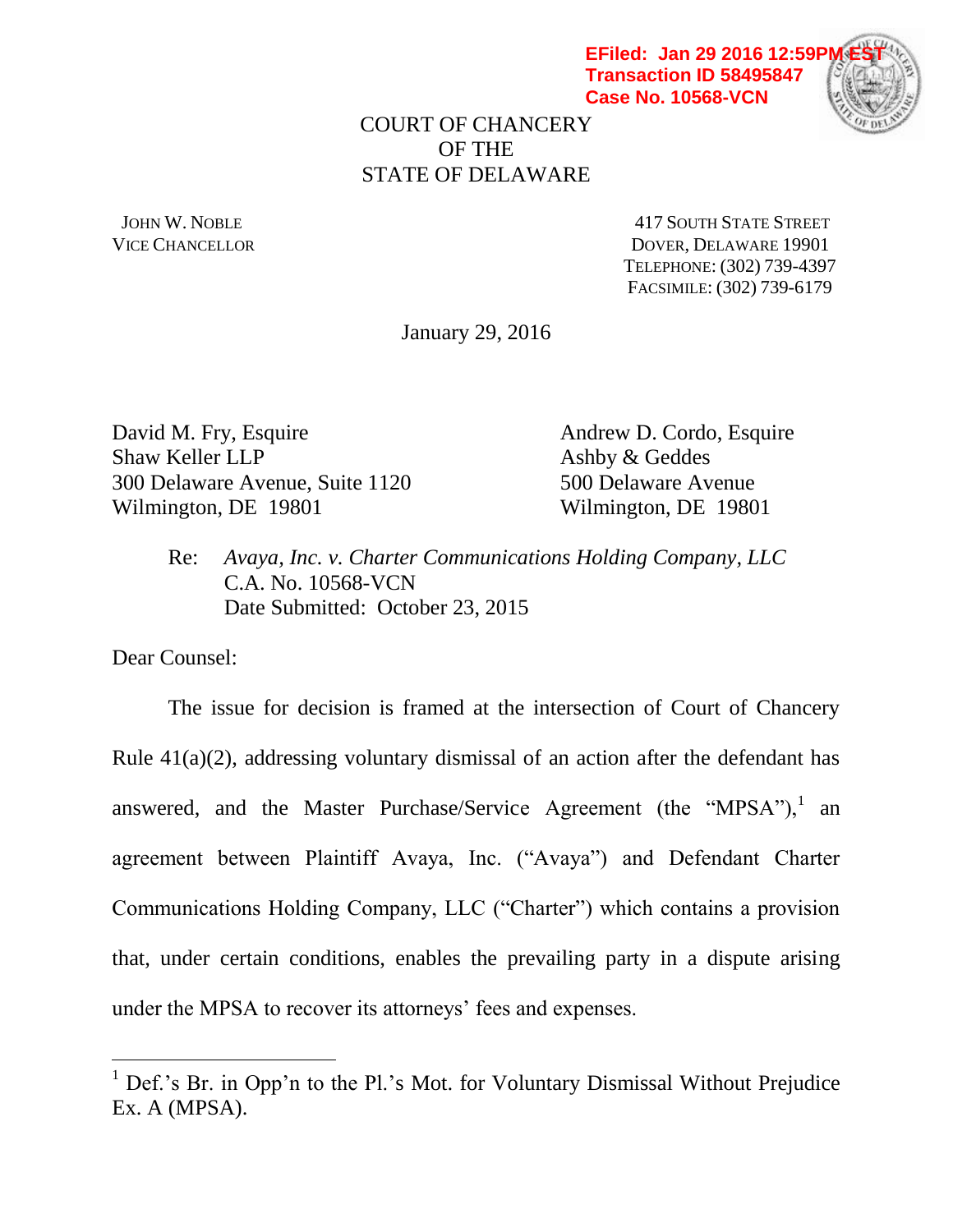An abbreviated background is necessary to understand how the parties arrived at this juncture. In 2001, Avaya and Charter entered into the MPSA under which Charter purchased equipment from Avaya. Avaya agreed to defend or indemnify Charter in patent infringement actions relating to the equipment that Charter purchased from Avaya. In 2006, a patent infringement suit involving Avaya equipment was filed against Charter. Charter sought defense and indemnification; Avaya denied the request.

About six years later, Charter sought to mediate its indemnification claims; mediation was a precondition imposed by the MPSA to filing suit. Avaya commenced the first suit in the Delaware Superior Court; Charter then filed in New Jersey. While the venue dispute was litigated in the two courts, Avaya filed this action seeking to preclude Charter from litigating in New Jersey; that effort, if successful, would have protected its assertion of venue in Delaware. Charter answered the Complaint. The Delaware Superior Court granted Charter's motion to stay in favor of the New Jersey action. As a practical matter, that ended the venue dispute.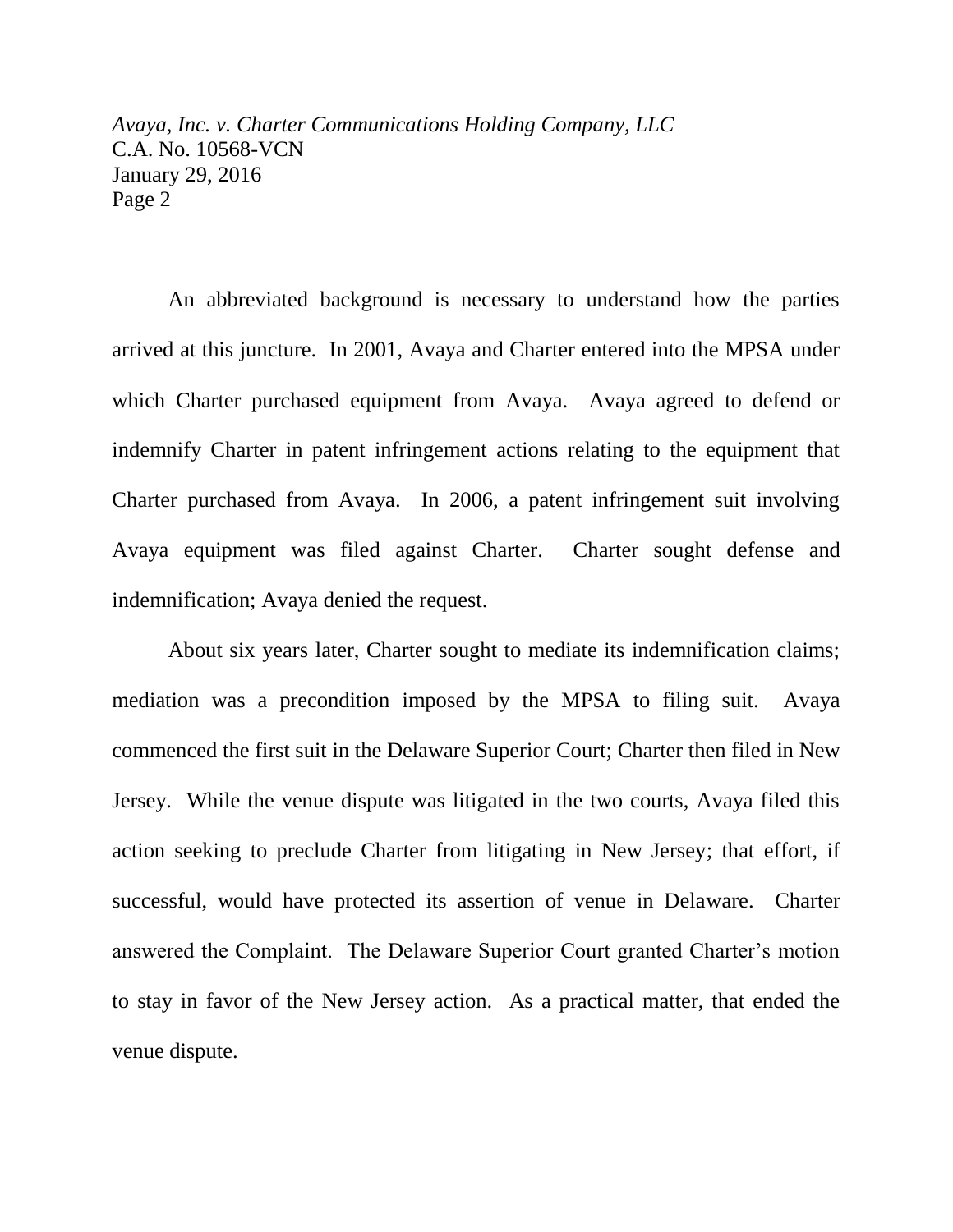Avaya sought Charter's agreement to a voluntary dismissal because this action was effectively mooted. Charter, which had moved for judgment on the pleadings, wanted dismissal with prejudice, but, more importantly, it wanted to recover its attorneys' fees and costs incurred in this action. It invoked the "Disputes" provision of the MPSA: "In the event that either party commences any action or proceeding to enforce it's [sic] rights under [the MPSA], the prevailing party shall be entitled to recover its costs and reasonable attorneys' fees."<sup>2</sup>

Because Charter answered the Complaint, the dismissal sought by Avaya is governed by Court of Chancery Rule 41(a)(2) which provides that "an action shall not be dismissed at the plaintiff's insistence save upon order of the Court and upon such terms and conditions as the Court deems proper." The decision to allow a voluntary dismissal is committed to the Court's discretion.<sup>3</sup> The Court must examine whether dismissal would cause Charter "plain legal prejudice;" that effort involves considering factors such as the defendant's litigation efforts and expenses,

 $\overline{a}$ 

<sup>&</sup>lt;sup>2</sup> MPSA  $\S$  18(D). The MPSA, with its attorneys' fees provision, is governed by New York law. MPSA § 23(D). Neither party has pointed to a material difference between New York law and Delaware law.

<sup>3</sup> *See, e.g.*, *In re Marriott Hotel Props. II Ltd. P'ship Unitholders Litig.*, 1997 WL 589028, at \*6 (Del. Ch. Sept. 17, 1997).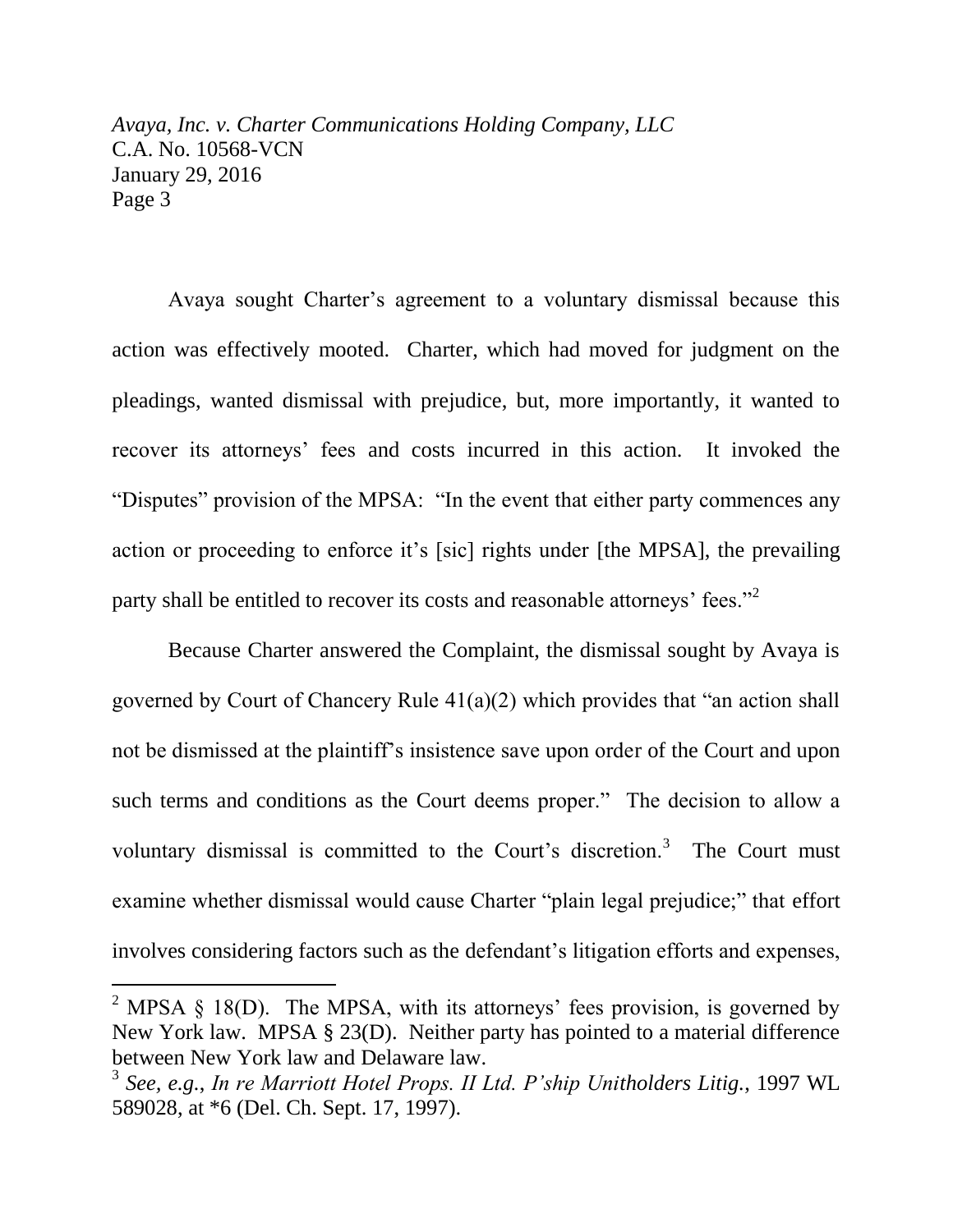any excessive delay or lack of diligence on the part of plaintiff in prosecuting the action, whether the plaintiff has an appropriate explanation for the dismissal, and whether the defendant has filed a dispositive motion.<sup>4</sup>

Charter starts by arguing that its pending motion for judgment on the pleadings precludes Avaya's attempt to achieve a voluntary dismissal without prejudice. A voluntary dismissal to avoid an adverse result is properly a matter for concern.<sup>5</sup> Because the Delaware Superior Court action has been stayed and the New Jersey action is going forward, however, there is nothing left for the Court to consider in evaluating Avaya's complaint about where the dispute should be resolved. Perhaps there is some abstract, theoretical possibility that Avaya could later come back to this (or some other) court and seek to enjoin Charter from proceeding with its New Jersey action, but that is so speculative (farfetched might be more accurate) that expending judicial resources in resolving such a remote

 $\overline{a}$ 

<sup>4</sup> *Draper v. Gardner Defined Plan Trust*, 625 A.2d 859, 863 (Del. 1993).

<sup>5</sup> *Cf. In re Walt Disney Co. Deriv. Litig.*, 1997 WL 118402, at \*4 (Del. Ch. Mar. 13, 1997).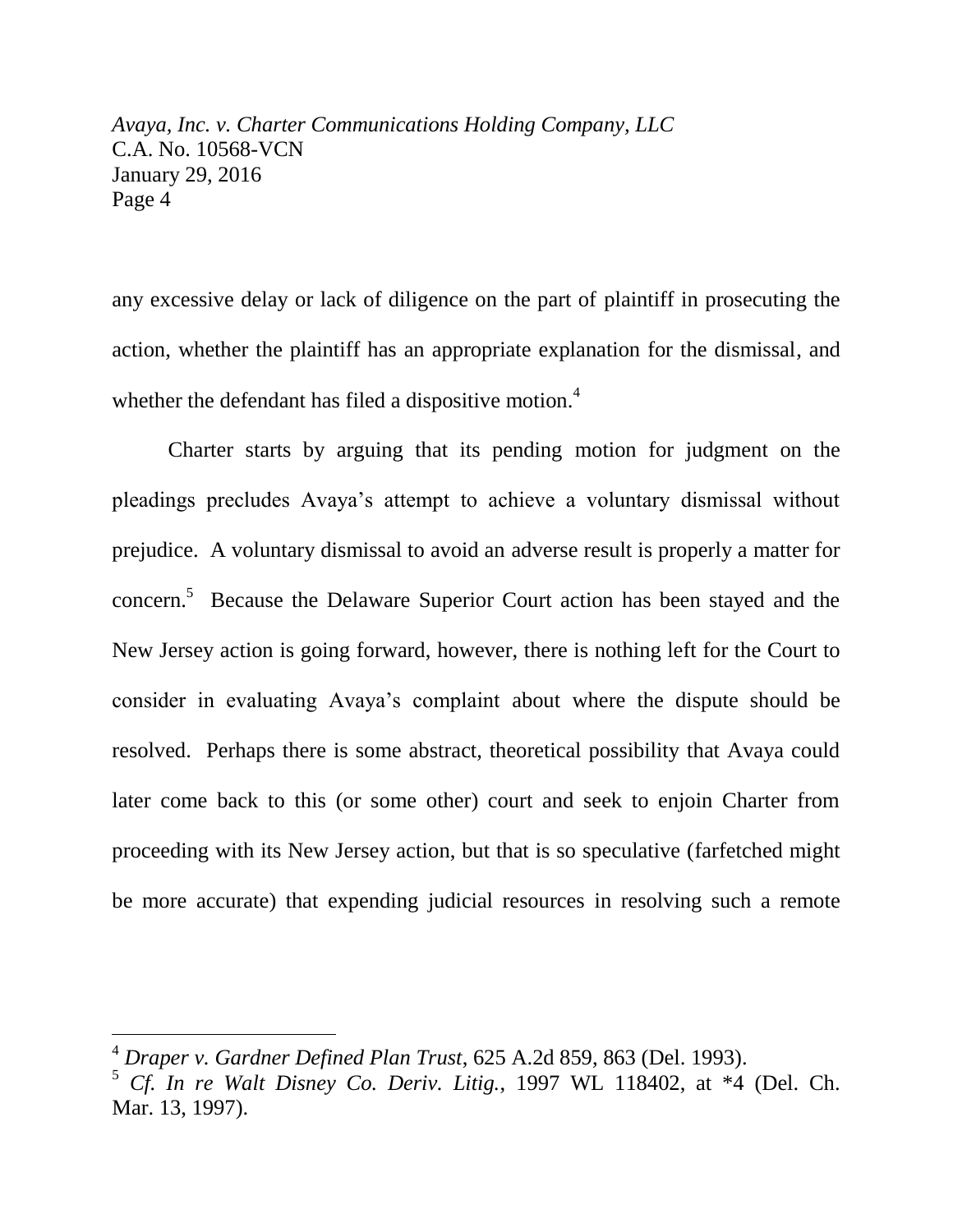dispute is not warranted.<sup>6</sup> Charter faces no cognizable risk that Avaya will reprise its otherwise ill-fated venue efforts, and Avaya's explanation for dismissal mootness—is appropriate.<sup>7</sup> As to the venue dispute, Charter will not suffer plain legal prejudice from dismissal. Dismissal without prejudice is appropriate.

The more difficult issue arises under the MPSA and its attorneys' fees provision. Charter may fairly be considered the prevailing party in this proceeding because it was "successful."<sup>8</sup> Avaya sought to stop Charter from litigating in New Jersey, and it failed. As the prevailing party, Charter claims entitlement, under the MPSA, to recover its attorneys' fees and costs in this action from Avaya.

l

<sup>6</sup> Charter did expend time, energy and funds to meet Avaya's challenge here. Those considerations, which in some instances might support a dismissal with prejudice, are not compelling here because of the parties' agreement to shift fees.

<sup>7</sup> Charter argues that Avaya never made any showing of irreparable harm that would have justified equitable relief. Perhaps the filing of this action was illadvised and perhaps Avaya would not have prevailed, but there is no need to address the merits because of events elsewhere that resulted in litigation of the parties' substantive dispute in New Jersey.

<sup>8</sup> *See Black's Law Dictionary* (10th ed. 2014) (defining "prevailing party" as "[a] party in whose favor a judgment is rendered, regardless of the amount of damages awarded . . . . — Also termed *successful party*"); *see also Paoli R.R. Yard PCB Litig.*, 221 F.3d 449, 471 n.10 (3d Cir. 2000).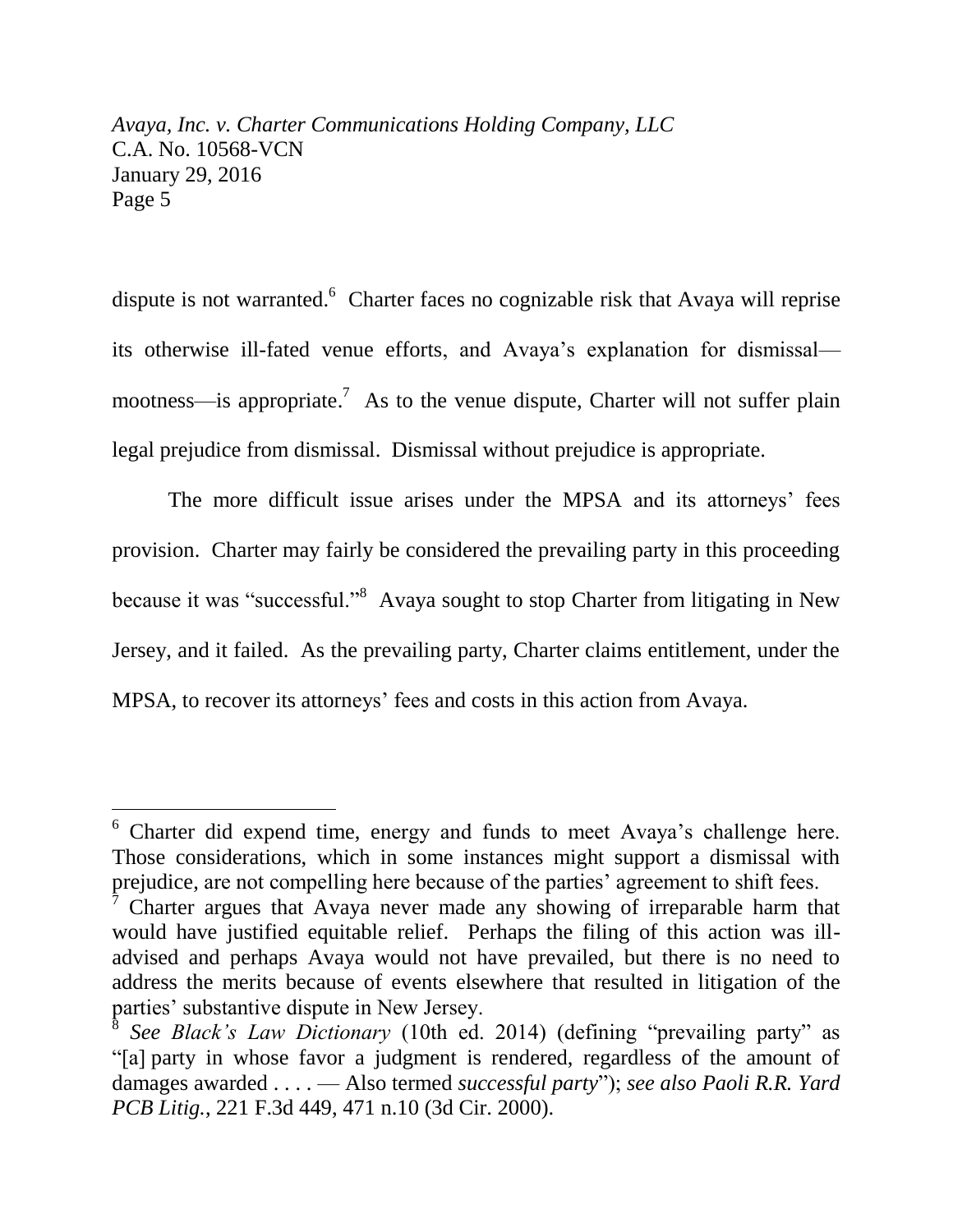Section 18 of the MPSA provides, in pertinent part:

18. DISPUTES

 $\overline{a}$ 

A. Any controversy or claim, whether based on contract, tort, strict liability, fraud, misrepresentation, or any other legal theory, related directly or indirectly to this Agreement ("Dispute") shall be resolved solely in accordance with the terms of this Section 18.

\* \* \*

D. In the event that either party commences any action or proceeding to enforce it's [sic] rights under this Agreement, the prevailing party shall be entitled to recover its costs and reasonable attorneys' fees.<sup>9</sup>

This action, or dispute, plainly relates to the MPSA; it was brought to address

where contractual claims under the MPSA would be resolved.<sup>10</sup> If this were the

only action, dismissal would not be warranted without first determining a fee

award to Charter. The question is whether piecemeal fee awards should be made

<sup>&</sup>lt;sup>9</sup> Under New York law, "a written agreement that is complete, clear and unambiguous on its fact must be enforced according to the plain meaning of its terms." *Greenfield v. Philles Records, Inc.*, 780 N.E.2d 166, 170 (N.Y. Ct. App. 2002) (citations omitted).

<sup>&</sup>lt;sup>10</sup> This controversy about where to litigate a contractual claim under the MPSA is related, if not directly, then certainly indirectly to the MPSA and is based, if not in contract, then on "any other legal theory," all falling within the subsection of the MPSA that defines the applicability of the dispute resolution procedures. MPSA § 18(A).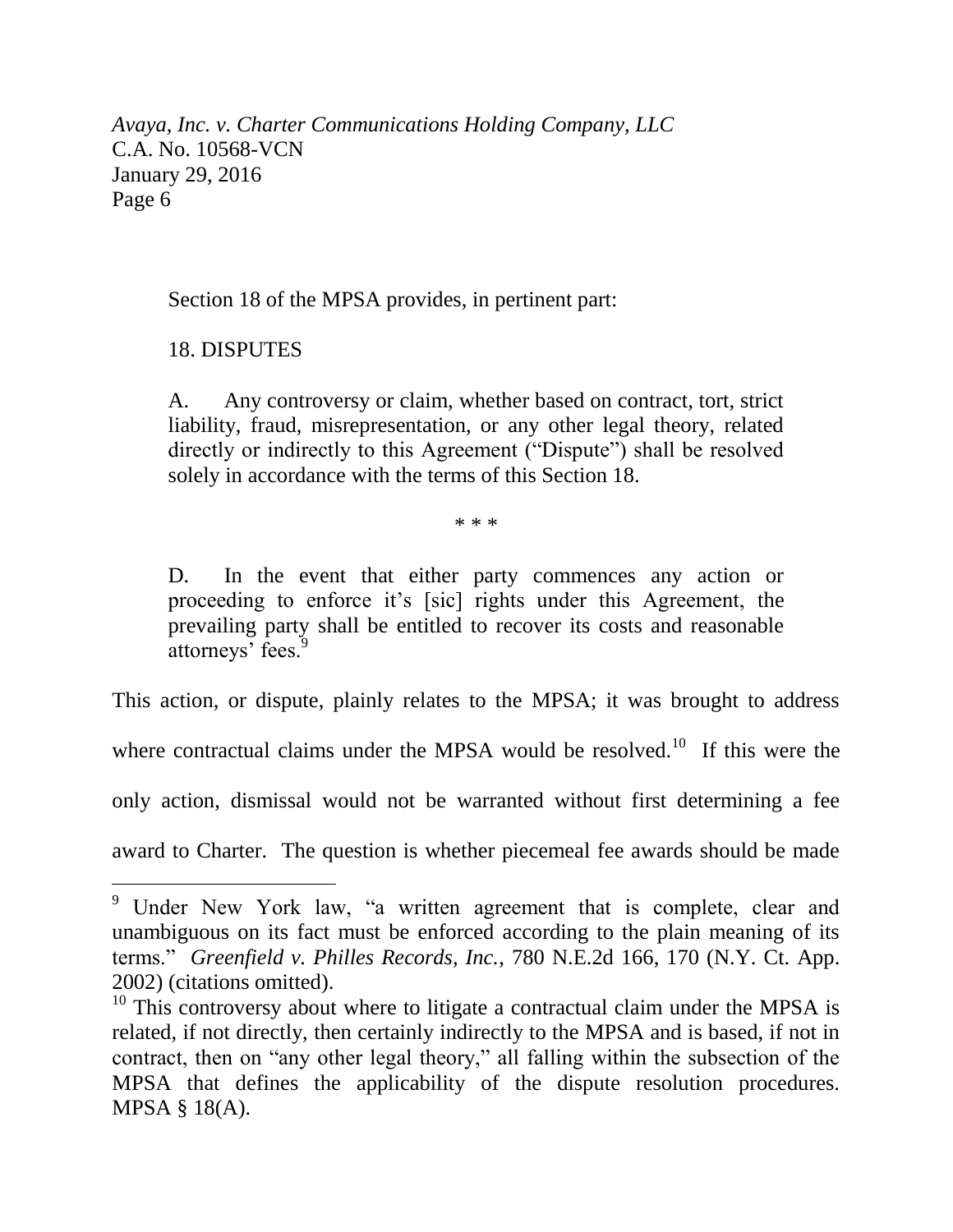in each of the several actions or whether the fees should wait until the outcome of the substantive litigation in New Jersey. For example, if Avaya prevails in the New Jersey litigation, should it recover the fees which it incurred here? This action and the Delaware Superior Court action were part of the overall effort to determine if Avaya must indemnify Charter.

As a general matter, for involved, complicated litigation, waiting until resolution of the merits before shifting attorneys' fees has a common sense appeal. The parties intended to force the loser to pay legal fees. Winning an early venue dust-up was likely not what the parties contemplated when they executed the MPSA.

Yet, this is a matter of contract interpretation and the MPSA triggers the prevailing party's right to recover its attorneys' fees "[i]n the event that either party commences an action or proceeding." That language may be read as requiring a focus on each separate action. The parties agreed upon "any" action; they did not choose a more encompassing reference to substantive dispute conclusion (or the final merits-based litigation outcome).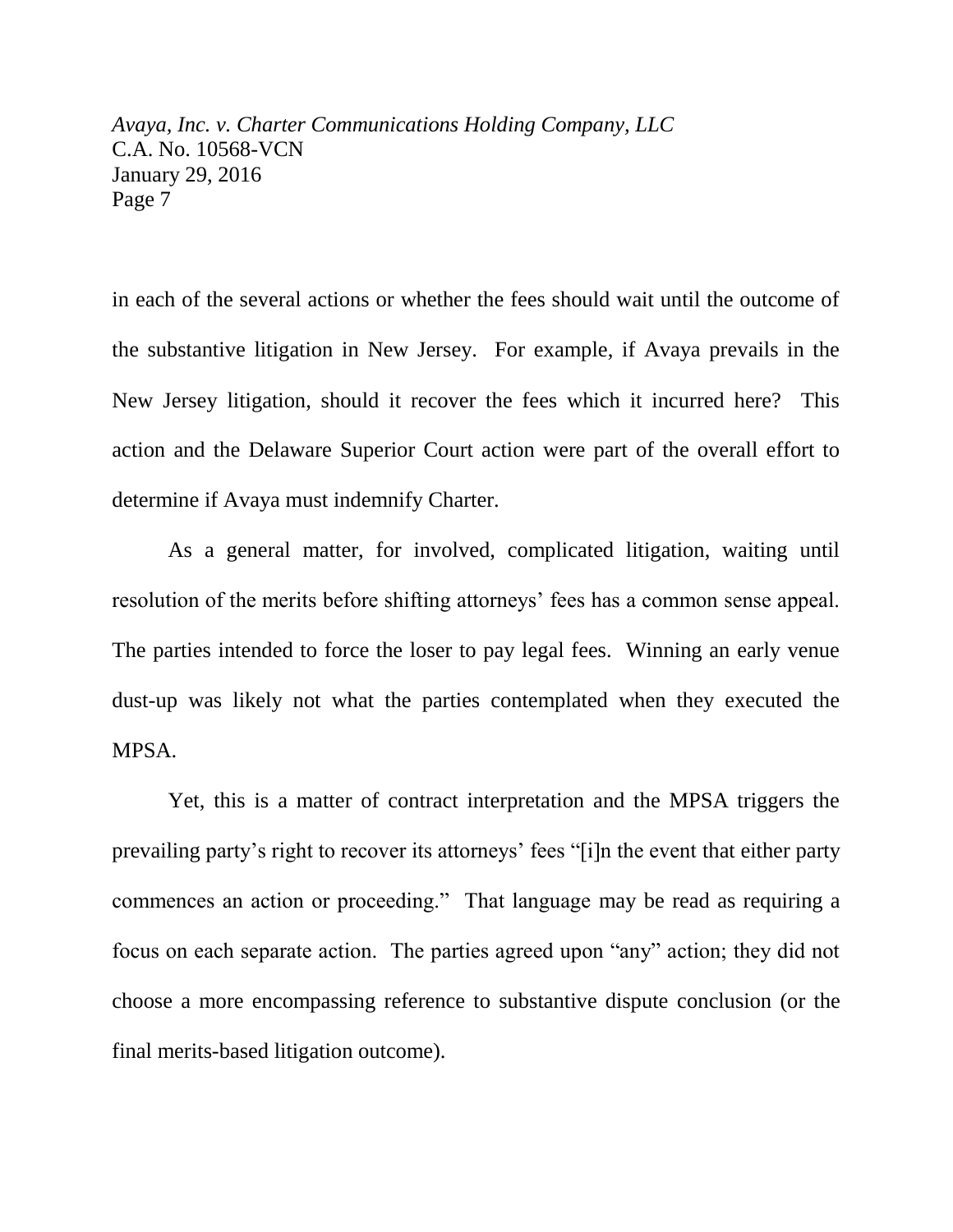Avaya cites to *L & W Insurance, Inc. v. Harrington* where the Court, after addressing temporary restraining order and preliminary injunction applications in advance of a final merits determination in the arbitration forum, declined to award attorneys' fees for the initial injunctive efforts and deferred in favor of the arbitrator who would have the opportunity to make the final merits determination and the final attorneys' fees award.<sup>11</sup> The contractual provision in *L* & *W* calling for an award of attorneys' fees to the prevailing party contained similar language: "If any action be brought by either party to enforce or for damages for breach of any provision of this Agreement, the prevailing party in such action . . . shall be entitled to recover ... reasonable attorney's fees ...  $\cdot$ <sup>12</sup> When it denied the preliminary injunction motion, the Court stayed the *L & W* action, pending the outcome of arbitration, and thus, that action was not concluded.<sup>13</sup> By contrast, there is nothing left to be litigated in this action, except possibly attorneys' fees. Moreover, it is common for the Court to become involved with applications for

 $\overline{a}$ 

 $11$  2007 WL 1756540 (Del. Ch. June 6, 2007).

 $^{12}$  *Id.* at \*1.

<sup>13</sup> *L & W Ins., Inc. v. Harrington*, 2007 WL 809512, at \*14 (Del. Ch. Mar. 12, 2007).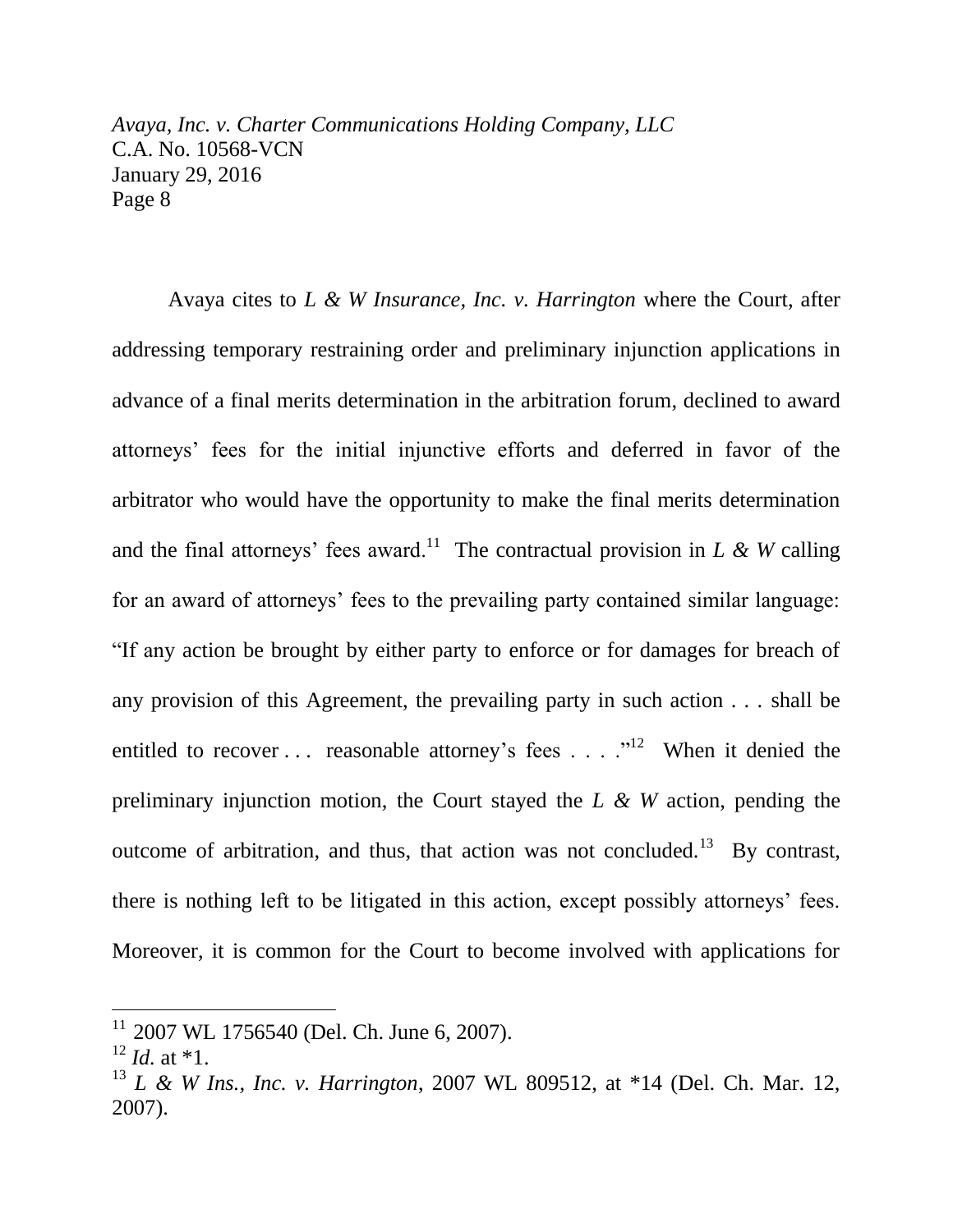interim injunctive relief even though the parties have agreed to arbitrate their dispute. In a sense, the Court's efforts are simply the initial step of the meritsbased litigation process that ends with arbitration. Here, although the action was brought to gain an advantage in the merits-based dispute, this Court did not address the underlying merits in any sense, and it would not have addressed them if this proceeding had not been mooted. This action, in contrast to the continuum on which the Court in *L* & *W* found itself, was a discrete and separate action, even though it certainly was part of the overall broader litigation effort regarding Charter's claims under the MPSA. Avaya chose to pursue this action. Ultimately, the fee shifting language which refers to "any" action cannot readily be construed in these circumstances to require this Court to deny, as a matter of timing at least, Charter's right to an award of attorneys' fees incurred in this action. Even though it may be that waiting for the final outcome of the New Jersey action would be the preferable approach, the Court must honor the language chosen by the parties and in this instance, Avaya agreed to pay Charter, if it prevailed, its legal fees in "any"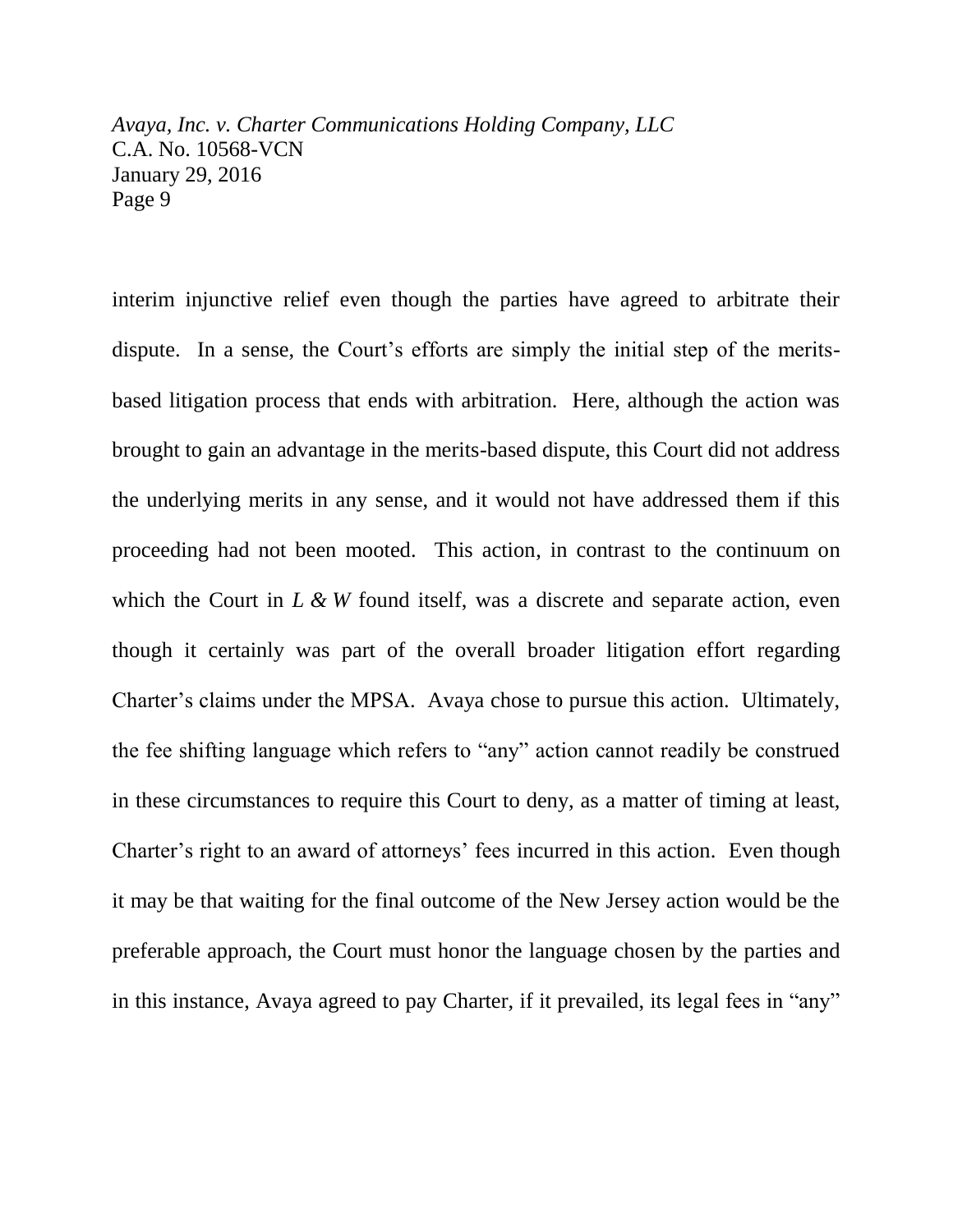$\overline{a}$ 

action brought as part of an effort to vindicate contractual rights conferred by the  $MPSA$ <sup>14</sup>

Accordingly, this action is dismissed under Court of Chancery Rule 41(a)(2), without prejudice, but the Court, as a condition of dismissal, retains jurisdiction to award attorneys' fees and costs to Charter in accordance with Section  $18(D)$  of the MPSA.<sup>15</sup> The parties shall confer on a schedule for addressing Charter's application for an award of attorneys' fees and costs.

 $14$  The Court may only decide that which it knows about and that which is before it. It is inherently unable to predict the outcome of the merits-based litigation in New Jersey. At this point, under the terms of the MPSA, Charter is entitled to its attorneys' fees that were incurred in this action. The question of what happens if Avaya prevails in the New Jersey action on the merits simply is not yet ripe. The Court has not answered the question of what the New Jersey court should do, if called upon to award fees, with respect to the fees which are addressed in this opinion. It may be that, if Avaya prevails, the New Jersey court will read the MPSA to anticipate a "truing up" of all the fees incurred in various actions involving this multi-venue dispute. In sum, the New Jersey court should not view itself as constrained by this decision if it concludes that Avaya, as the overall prevailing party, should not be responsible for attorneys' fees incurred by Charter here or whether Avaya is entitled to be reimbursed by Charter for the fees it incurred in this proceeding.

<sup>&</sup>lt;sup>15</sup> Court of Chancery Rule  $41(a)(2)$  expressly authorizes the Court to predicate dismissal on "such terms and conditions as [it] deems proper." *See Richmont Capital P'rs I, L.P. v. J.R. Invs. Corp.*, 2004 WL 1152295, at \*2 (Del. Ch. May 20, 2004).